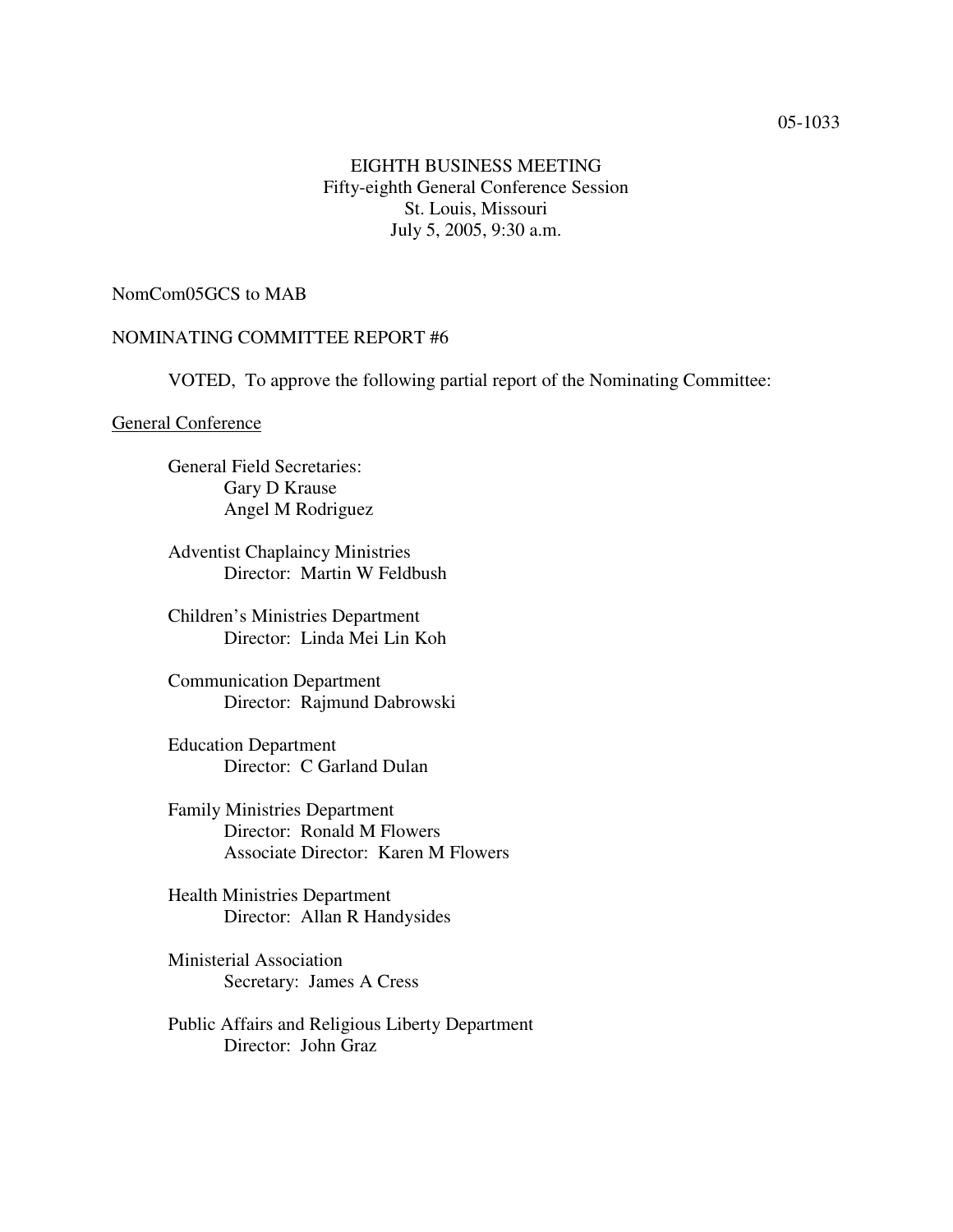05-1034 July 5, 2005, a.m. General Conference Session

Publishing Ministries Department Director: Howard F Faigao

> Trust Services Department Director: Jeffrey K Wilson

Women's Ministries Department Director: Heather-Dawn Small

Youth Ministries Department Director: Baraka G Muganda

### SEC/Con&By/ADCOM/GCDO01AC/201-01GS/02SM/200-02GS/200-03GS/200-04GS to LRE-05GCS

### 204-05GS UNDERSECRETARY AND ASSOCIATE SECRETARIES - CONSTITUTION AND BYLAWS AMENDMENT

VOTED, To end discussion on the item, Undersecretary and Associate Secretaries - Constitution and Bylaws Amendment.

SEC/Con&By/ADCOM/GCDO01AC/201-01GS/02SM/200-02GS/200-03GS/200-04GS/05GCS to LRE

### 204-05GS UNDERSECRETARY AND ASSOCIATE SECRETARIES - CONSTITUTION AND BYLAWS AMENDMENT

VOTED, To amend General Conference Constitution and Bylaws, Bylaws, Article IV—Undersecretary and Associate Secretaries, to read as follows:

# ARTICLE IV-UNDERSECRETARY AND ASSOCIATE SECRETARIES

Sec. 1. An undersecretary and associate secretaries shall be elected to share with the secretary the responsibilities of the office. They shall perform such duties connected with the Secretariat as may be assigned to them by the secretary or by the Executive Committee.

Sec. 2. The secretary of the North American Division, by virtue of election to that responsibility, shall also be an associate secretary of the General Conference.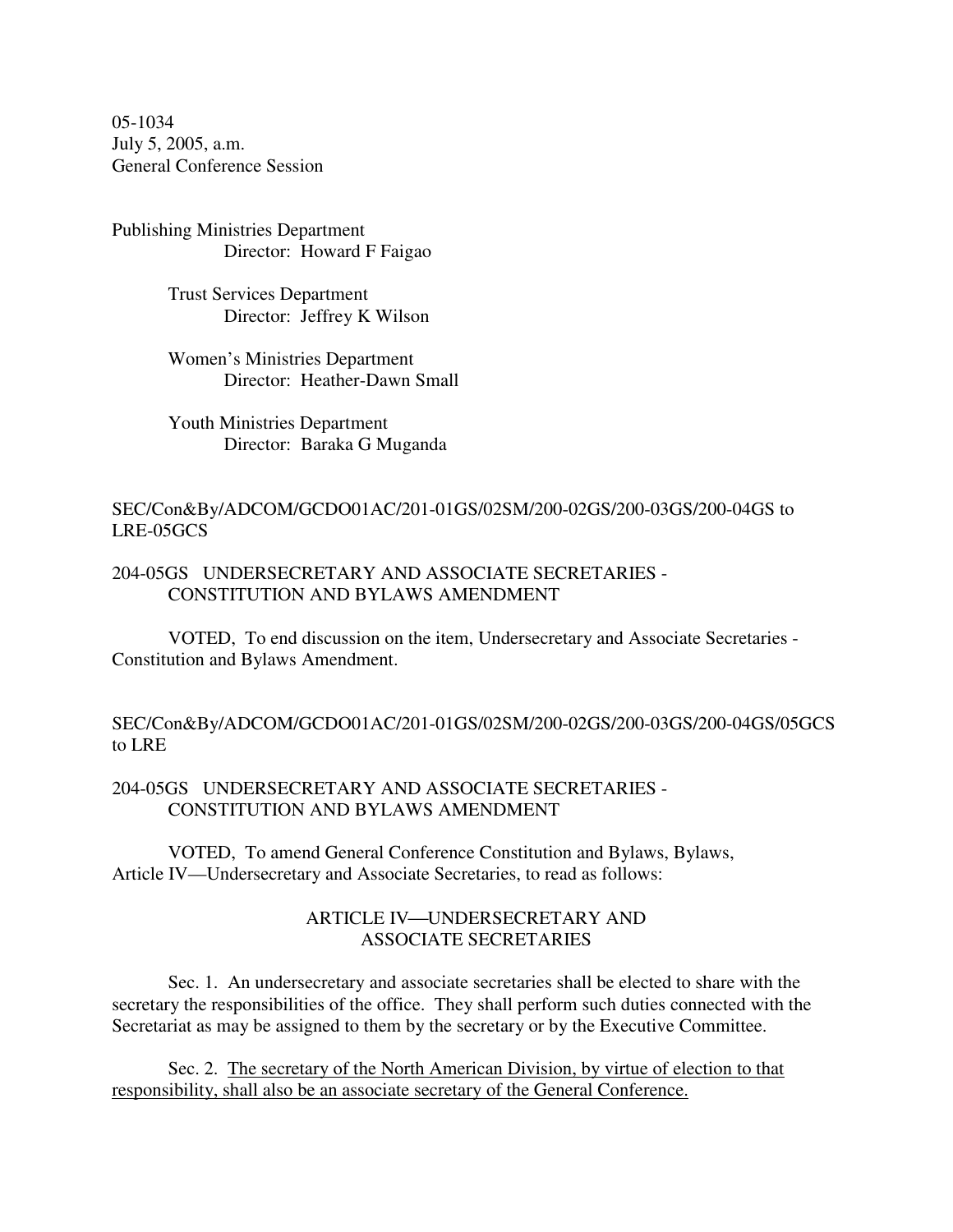Sec. 2. Sec. 3. The role of the General Conference undersecretary and associate secretaries, in relationship to the divisions, includes the following:

a. To serve as liaisons with division secretaries as assigned by the General Conference secretary.

- b. To facilitate the processing of calls for interdivision employees.
- c. To recruit interdivision employees to fill the needs of the division.
- d. To assist the divisions with personnel and policy matters.

## ADCOM/Con&By/ADCOM/GCDO01AC/202-01GS/02SM/201-02GS/201-03GS/201- 04GS/05GCS to LRE

## 205-05GS UNDERTREASURER AND ASSOCIATE TREASURERS - CONSTITUTION AND BYLAWS AMENDMENT

VOTED, To amend General Conference Constitution and Bylaws, Bylaws, Article VI—Undertreasurer and Associate Treasurers, to read as follows:

# ARTICLE VI—UNDERTREASURER AND ASSOCIATE TREASURERS

Sec. 1. An undertreasurer and associate treasurers shall be elected to share with the treasurer the work of the office. They shall perform such duties connected with the Treasury as may be assigned to them by the treasurer or by the Executive Committee. They may be authorized by the Administrative Committee to sign checks under the instruction of the treasurer.

Sec. 2. The treasurer of the North American Division, by virtue of election to that responsibility, shall also be an associate treasurer of the General Conference.

Sec. 2. Sec. 3. The role of the General Conference undertreasurer and associate treasurers, in relationship with the divisions, includes the following:

- a. To provide financial counsel, information, and analysis.
- b. To assist in conducting financial surveys as requested.
- c. To respond to special requests submitted by the division treasurers.